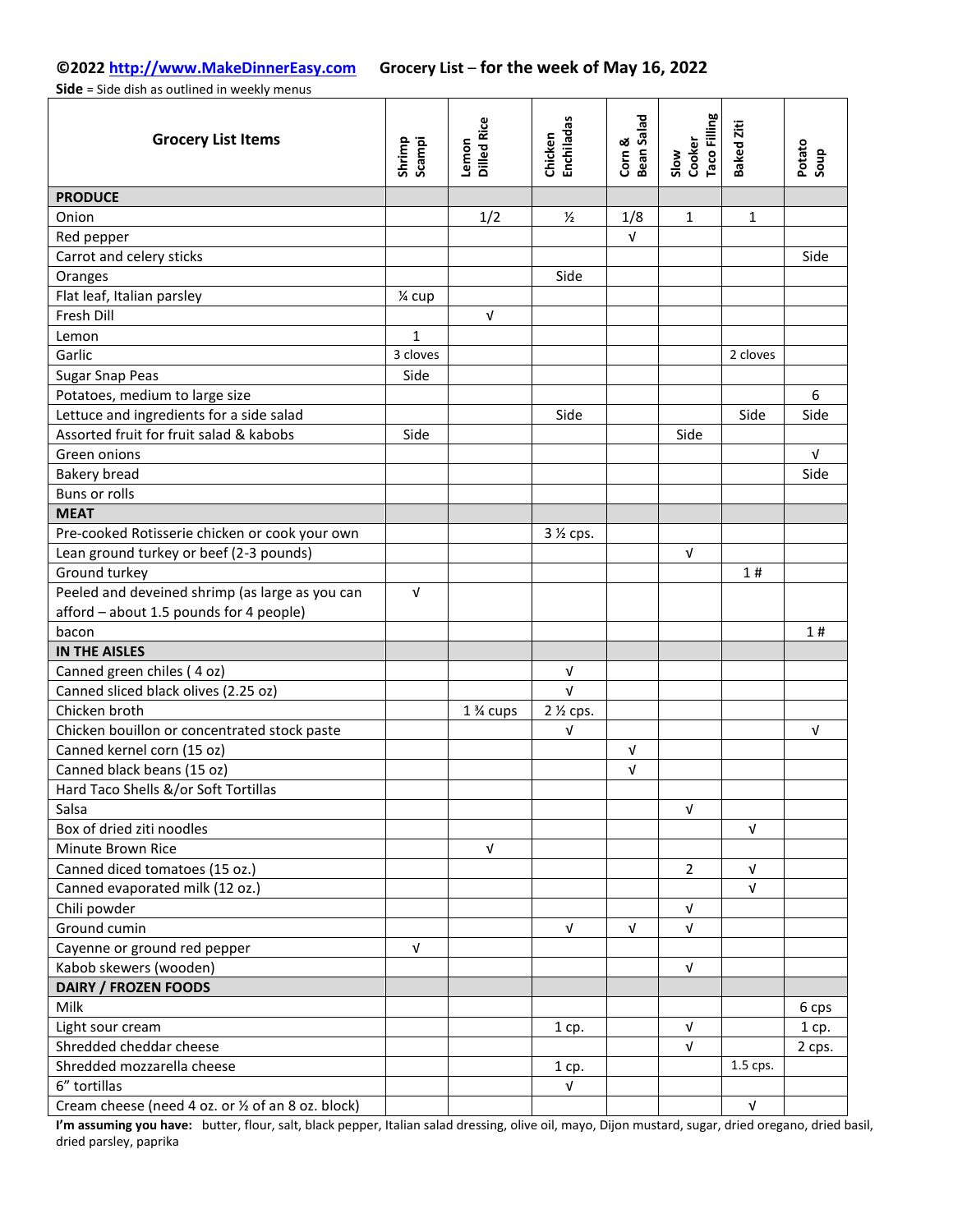## **Make Dinner Easy Recipe Summary for the Week of May 16, 2022**

Please refer to individual recipe pages for hits, tips, and techniques

#### *Menus for this Week:*

*Shrimp Scampi served over Lemon Dilled Rice, raw sugar snap peas and a fruit salad Chicken Enchiladas served with a side salad and cut up oranges Tacos made with Slow Cooker Taco Filling served with a Corn & Bean Salad and fresh fruit kabobs Creamy Baked Ziti with Meat Sauce served with a side salad Loaded Potato Soup served with carrot and celery sticks, a side salad and bakery bread*

#### **Shrimp Scampi**

1.5 Tbsp olive oil 1.5 Tbsp minced garlic 1.5 lbs peeled and deveined jumbo shrimp 1/4 cup finely chopped fresh flat-leaf parsley 1.5 Tbsp fresh lemon juice 1/2 tsp salt 1/8 tsp ground red pepper

Heat oil in large nonstick skillet over med-low heat; add garlic, and cook 1 minute. Add shrimp, and cook 5 min or until shrimp are done, stirring occasionally; remove pan from heat. Stir in parsley and remaining ingredients.

Yields 4 servings. – If you have hearty eaters or a larger family you may want to double the recipe

#### **Lemon Dilled Rice**

(Prep Time: 10 minutes. Cooking Time: 15 minutes)

1 Tablespoon olive oil

½ cup diced onion

1 ¾ cup chicken broth

2 cups minute brown rice

1 Tablespoon dill

1 teaspoon lemon zest

1. Heat olive oil in a medium sized saucepan. Add onion and sauté until tender

2. Add chicken broth and bring to a boil. Add uncooked minute brown rice and stir. Allow liquid to come to a boil again, cover and reduce heat to low. Cook for 5 minutes

3. Add dill and lemon zest. Stir and serve

Cook's note - how to zest a lemon: Take a dry towel and wipe off lemon (wet lemons don't zest well). Use a grater with small holes and remove the yellow portion of the lemon rind, turning the lemon frequently. Serves 4-6

#### **Chicken Enchiladas**

(Prep Time: 25 minutes. Cooking Time 25 minutes)

3 cups cooked chicken cut into ¾ inch dice (rotisserie chicken can be used or cook your own)

- 2 Tablespoons canned green chilies
- 1 small can sliced black olives
- 3 Tablespoons butter
- ½ large onion, diced

¼ cup flour

- 2 ½ cups, chicken broth
- 1 ½ teaspoons, ground cumin
- ½ teaspoon salt
- ¼ teaspoon black pepper
- ½ teaspoon chicken bouillon or concentrated chicken stock paste
- 1 cup light sour cream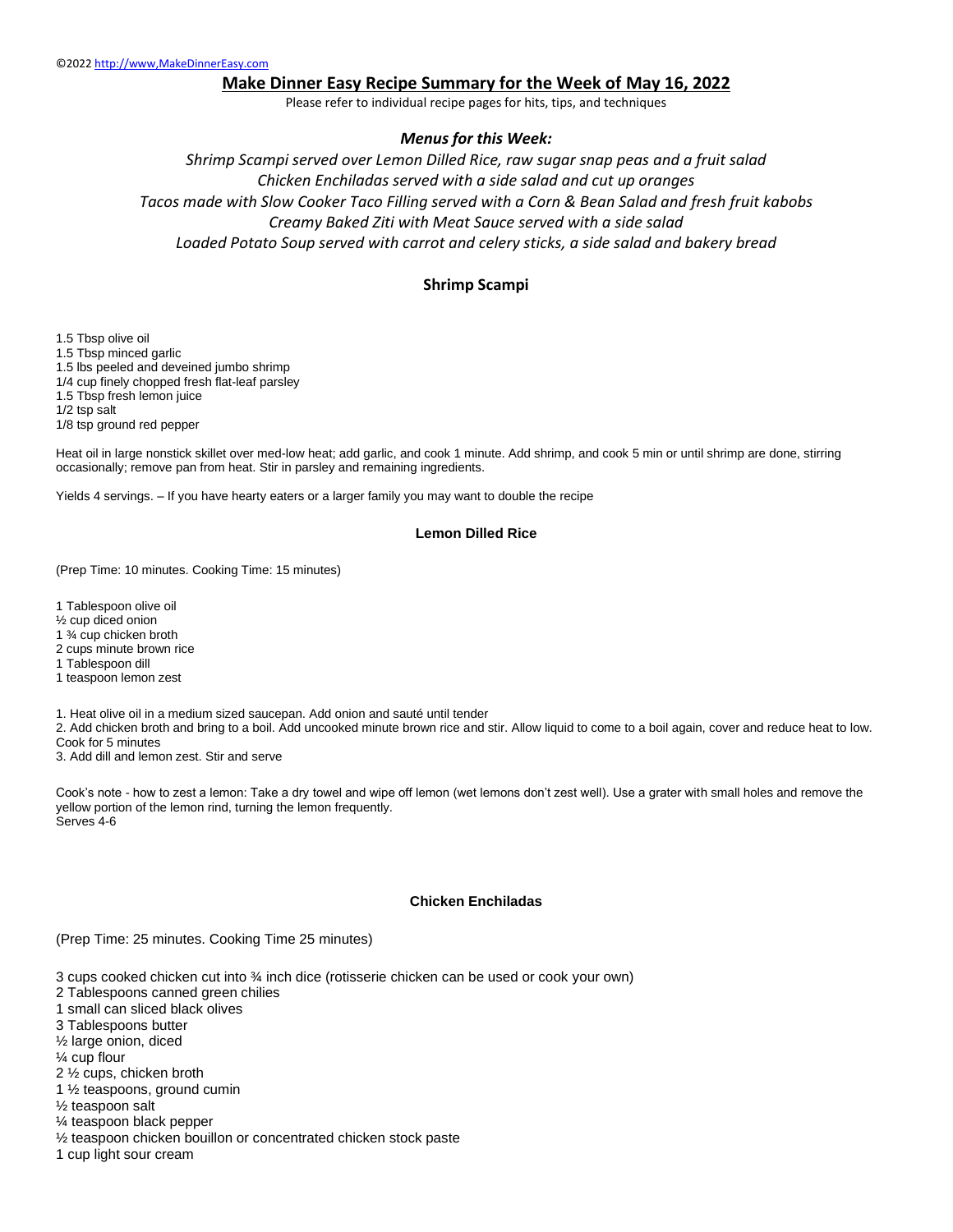1 cup shredded Monterey Jack cheese

8 (6") tortillas (I use whole wheat)

1. Combine chicken, chilies and olives in a medium sized bowl and set aside.

2. Melt butter in a medium saucepan and sauté onion 2-3 minutes without browning. Remove pan from heat and stir in flour. Return to heat and add broth, cumin, salt, pepper and bouillon. Stir until thickened.

3. Remove from heat and stir in sour cream and ½ of the cheese. Stir well. Measure out ½ cup of this sauce and add it to the chicken mixture and stir well.

4. Taking 1 tortilla at a time, place about 1/3 cup of the chicken mixture down the center of each tortilla. Roll tortilla up and place seam side down in a 9x13" glass baking pan. Repeat until all tortillas are filled.

5. Pour remaining sauce over filled tortillas and sprinkle with remaining cheese.

6. Bake at 350° for 25 minutes or until hot and bubbly. Serves: 6

Make Ahead Note: You can prepare this earlier in the day up through step 4 and refrigerate the filled tortillas and the sauce. 40 minutes before serving, pour sauce (may need to reheat this on low) over tortillas and bake for about 40 minutes or until hot.

### **Slow Cooker Taco Filling**

(Prep time: 20 minutes. Cooking time 2-4 hours)

2-3 pounds lean ground beef or turkey

1 medium onion, chopped

2 (14 ounce) cans diced tomato

1 Tablespoon, chili powder

- 1 ½ teaspoons, cumin
- ½ teaspoon salt

Brown meat and onion in a large skillet. Drain (don't throw out the liquid!)the tomatoes, reserving liquid in a small glass bowl or glass. Add chili powder, cumin and salt to reserved liquid and stir. Add seasoned tomato liquid to browned meat and cook on medium-low for several minutes until mixed well. Add drained, diced tomatoes and stir. Transfer meat and tomato mixture to a slow cooker and cover. Cook on high for 2-4 hours or low for 4-5 hours.

Serve in soft or hard tortillas, with cheese, sour cream, lettuce and salsa.

Serves: 6-8

### **Corn and Bean Salad**

1 can corn (not cream style), drained

1 can black beans, rinsed and drained well

½ red pepper, finely diced

2 Tablespoons onion, finely diced (I prefer to use red onion, but use whatever you have in the house)

2 Tablespoons Italian Salad Dressing

¼ teaspoon cumin

Combine all ingredients in a bowl. Mix well. You can easily adjust the quantities to suit your taste or use up ingredients in your refrigerator. Taste improves if chilled before serving.

### **Creamy Baked Ziti with Meat Sauce**

(Prep Time: 30 minutes. Bake Time 20 minutes)

1 pound uncooked ziti noodles

1 pound ground turkey

1 onion, chopped